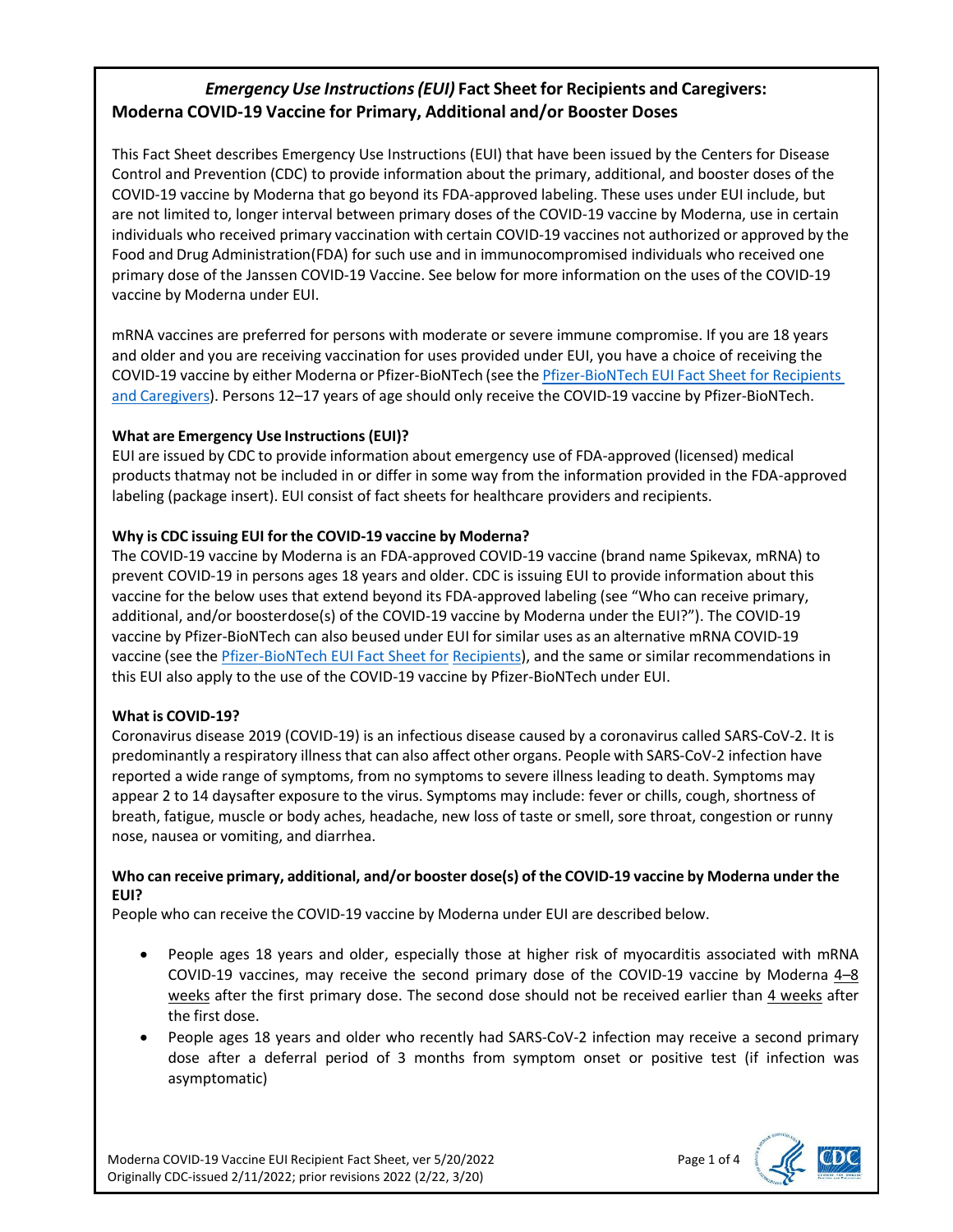- People ages 18 years and older who received an incomplete primary dose series (only the first dose of a 2- dose primary series) with certain non-FDA authorized or approved COVID-19 vaccines at least 28 days ago should receive a primary dose of the COVID-19 vaccine by Moderna to complete the series.
- People ages 18 years and older who are not immunocompromised and completed their primary vaccination with mRNA COVID-19 vaccine or primary vaccination that included certain non-FDA authorized or approved COVID-19 vaccines should receive a booster dose of the COVID-19 vaccine by Moderna at least 5 months aftercompletion of primary vaccination.
- People ages 18–49 years who received a primary dose and booster dose of the Janssen COVID-19 Vaccine should receive a second booster dose of the COVID-19 vaccine by Moderna at least 4 months after the previous booster dose. A second booster dose for people ages 50 years and older is authorized under EUA.
- For people who are moderately or severely immunocompromised:
	- o People ages 18 years and older who are moderately or severely immunocompromised and completed their primary vaccination with mRNA COVID-19 vaccine or primary vaccination that included certain non-FDA authorized or approved COVID-19 vaccines should receive a booster dose of the COVID-19 vaccine by Moderna at least 3 months after completion of primary vaccination.
	- $\circ$  People ages 18 years and older who are moderately or severely immunocompromised and received their primary vaccination with certain non-FDA authorized or approved COVID-19 vaccines at least 28days ago should receive an additional (third) primary dose of the COVID-19 vaccine by Moderna.
	- $\circ$  People ages 18 years and older with a moderately or severely immunocompromising condition who received a primary dose of the Janssen COVID-19 Vaccine should receive an additional dose with theCOVID-19 vaccine by Moderna at least 28 days after receiving the Janssen COVID-19 Vaccine primarydose. People who already received a booster dose with an authorized COVID-19 vaccine after receiving the Janssen COVID-19 Vaccine primary dose should receive an additional dose with the COVID-19 vaccine by Moderna at least 2 months after the booster dose.
	- $\circ$  People ages 18 years and older with a moderately or severely immunocompromising condition who received dose(s) of COVID-19 vaccine prior to or during certain therapies (indicated below) should berevaccinated with the COVID-19 vaccine by Moderna, regardless of which vaccine was received initially.
		- Received COVID-19 vaccine dose(s) during treatment with B-cell-depleting therapies over alimited period: the suggested interval to start revaccination is about 6 months after completion of the B-cell-depleting therapy
		- **•** Received COVID-19 vaccine dose(s) prior to or during treatment with hematopoietic cell transplant (HCT) or chimeric antigen receptor (CAR)-T-cell therapy: revaccination at least 3 months after treatment

The COVID-19 vaccine by Pfizer-BioNTech can also be used under EUI for similar usesin persons ages 12 years andolder as an alternative mRNA COVID-19 vaccine (see the Pfizer-BioNTech EUI Fact Sheet for Recipients).

Talk to your healthcare provider about if and when you should receive a primary, additional and/or a booster dose. See CDC's Interim Clinical [Considerations](https://www.cdc.gov/vaccines/covid-19/clinical-considerations/covid-19-vaccines-us.html) for additional information on moderately and severely immunocompromised persons recommended for an additional primary dose and populations eligiblefor a booster dose

## **Who should NOT get the COVID-19 vaccine by Moderna?**

You should not get the vaccine if you:

- had a severe allergic reaction after a previous dose of the COVID-19 vaccine by Moderna
- had a severe allergic reaction to any ingredient of the COVID-19 vaccine by Moderna

Moderna COVID-19 Vaccine EUI Recipient Fact Sheet, ver 5/20/2022 Page 2 of 4 Originally CDC-issued 2/11/2022; prior revisions 2022 (2/22, 3/20)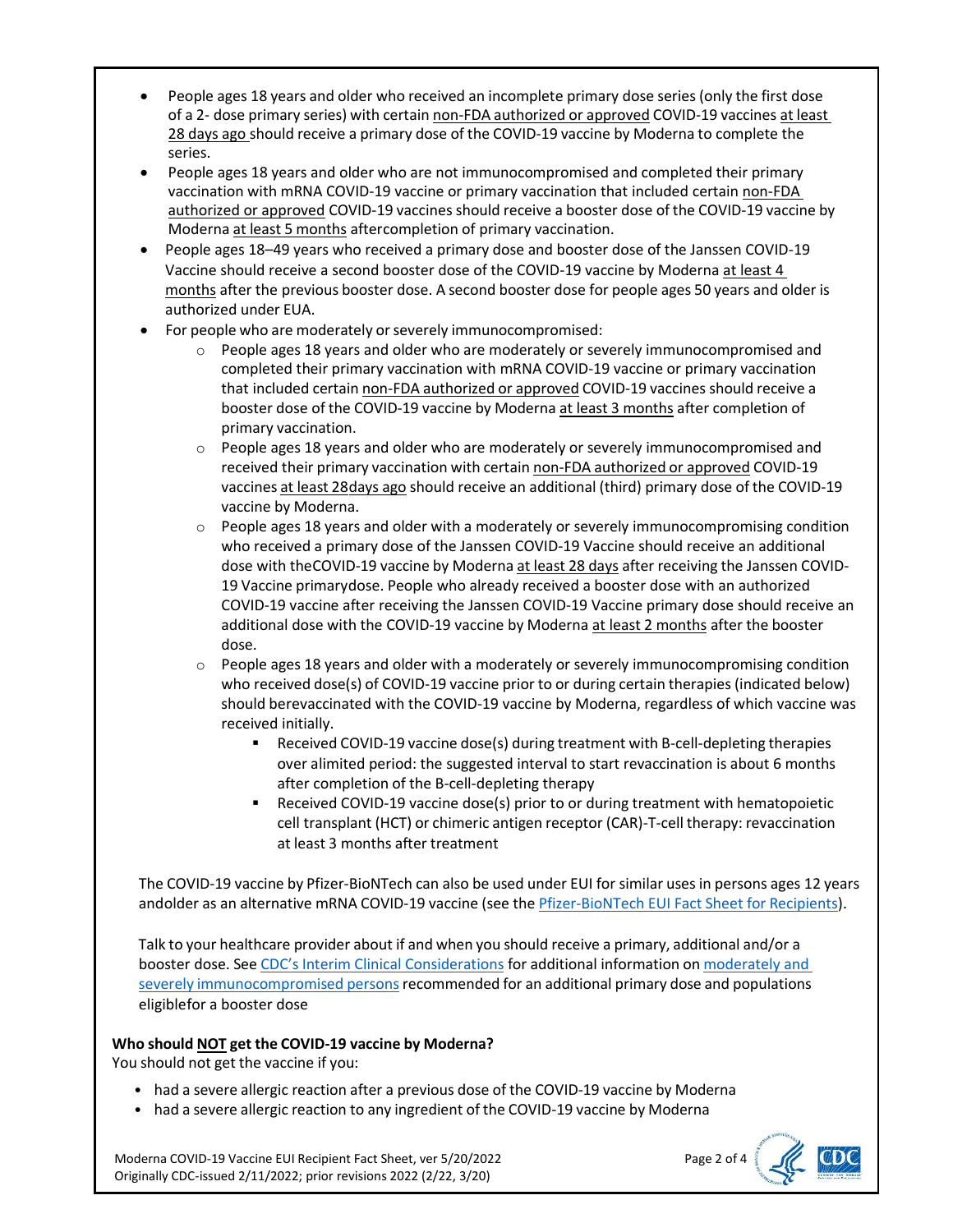## **What should I mention to the vaccination provider before getting the COVID-19 vaccine by Moderna?** Tell your vaccination provider the name, number of doses, and date(s) of COVID-19 vaccine(s) you received previously. Also,mention all of your medical conditions, including if you:

- have any allergies
- have had myocarditis (inflammation of the heart muscle) or pericarditis (inflammation of the lining outside the heart)
- have a fever
- have a bleeding disorder or are on a blood thinner
- are immunocompromised or are on a medicine that affects your immune system
- have ever fainted in association with an injection

#### **How is the COVID-19 vaccine by Moderna given?**

COVID-19 vaccine by Moderna is given as an injection into the muscle.

#### **Hasthe COVID-19 vaccine by Moderna been used before?**

Yes. Millions of people have received this vaccine in the United States since it became available starting December 18, 2020. Also, in clinical trials, approximately 15,400 people 18 ages years and older received at least 1 dose of the vaccine. There have been some studies in people who received the COVID-19 vaccine by Moderna after completing a primary vaccination with a non-FDA authorized or approved COVID-19 vaccine or Janssen COVID-19 Vaccine.

#### **What are the risks of the COVID-19 vaccine by Moderna?**

Limited data are available on use of the COVID-19 vaccine by Moderna as an additional primary dose or a booster dose in people who completed their primary vaccination with a non-FDA authorized or approved COVID-19 vaccine, or as an additional or second booster dose for individuals who received Janssen COVID-19 Vaccine for primary vaccination.

Side effects of the COVID-19 vaccine by Moderna include injection site pain, tenderness and swelling of the lymph nodes in the same arm of the injection, swelling (hardness), and redness; fatigue; headache; muscle pain; joint pain; chills; nausea and

vomiting; fever; and rash. Common side effects reported were mostly mild, but some people had side effects that affected their ability to do daily activities.

Cases of myocarditis and pericarditis have rarely been reported in some people. Cases have occurred predominantly in adolescents and young adult males within the first week after the second dose of vaccine. There is evidence from multiple sources that suggest a higher risk for myocarditis following Moderna compared to Pfizer-BioNTech vaccination; however, it is not possible to directly compare the risk in people ages 12–17 years because Pfizer- BioNTech is the only COVID-19 vaccine authorized in this age group.

Additional information on the common and serious side effects of the COVID-19 vaccine by Moderna can be found in the package insert for [Spikevax](https://www.fda.gov/media/155675/download) and in the EUA Fact Sheet for Recipients and [Caregivers.](https://www.fda.gov/media/144638/download)

#### **What are the benefits of the COVID-19 vaccine by Moderna?**

The COVID-19 vaccine by Moderna has been shown in clinical studiesto be effective in preventing COVID-19. Receiving the second primary dose of the COVID-19 vaccine by Moderna 4–8 weeks after the first dose may reduce the risk of myocarditis and result in greater immune response and better protection against COVID-19. Primary, additional, and/ or booster doses of the COVID-19 vaccine by Moderna as described under EUI may help to increase immune response in people, which could improve protection against COVID-19. Similarly, for individuals who received the Janssen Vaccine for primary vaccination, an additional primary or second booster dose of the COVID-19 vaccine by Moderna could improve protection against COVID-19. The COVID-19 vaccine by Moderna may not protect everyone.